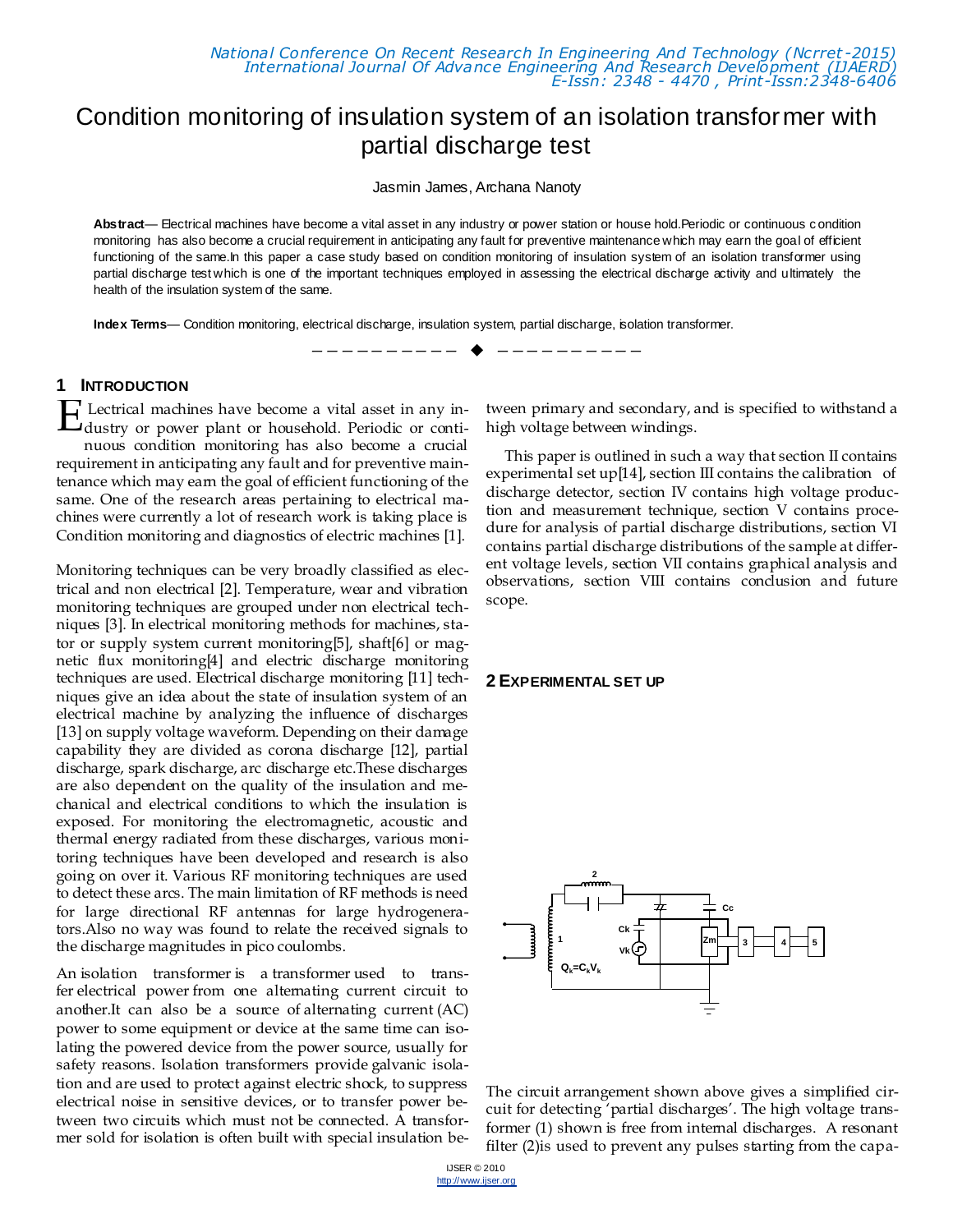citance of the windings and bushings of the transformer. 'Cx' is the test object, 'Cc' is the coupling capacitor and 'Zm' is the detection impedance. The signal developed across the impedance 'Zm' is passed through a band pass filter(3) and amplifier(4) and displayed on a CRO(5) or counted by a pulse counter multi-channel analyzer unit.

### **3 CALIBRATION OF DISCHARGE DETECTOR**

Partial discharge detectors are connected across measuring impedance 'Zm' as shown in figure1 and the signal measured across impedance is read by the detector. The signal voltage developed across 'Zm' depends on the circuit parameters 'Cx' and 'Cc' and also on the internal circuitry of the instrument  $(Blocks 3, 4, 5)$  shown in figure 1.

 Hence, the measuring instrument or detector is calibrated by injecting a pulse having a charge of known magnitude into the detecting system. For this purpose, square wave generator and a calibrating capacitor 'Ck' are usually used. The magnitude of the charge injected is  $qx = Ck$  Vk, where 'Vk' is the magnitude of the voltage pulse. The rise time of the pulse is about 0.1μs, and the pulse width varies from 10 to 20 μs. With suitable attenuation, the output voltage of the pulse generator can be varied from a minimum output of about 10μV to a maximum value of 100V steps. The value of Ck, usually used, lies between 1000 to 2500pF. If the calibrating pulse is directly injected at the HV terminal of the test object, the measuring of the calibration pulse will be CkVk. If the pulse is injected across the measuring impedance, then the calibrating pulse magnitude should be multiplied by  $(Cx +$  $Cc$ )/ $Cc$ .

Another method of calibration is to use a secondary standard, consisting of a point – hemisphere electrode system of specified dimensions. This method is more accurate and is easily reproducible. With an over voltage of 10% - 20% applied above the discharge inception voltage, the arrangement gives discharges which are used for calibration purposes.

# **4 HIGH VOLTAGE PRODUCTION AND MEAUREMENT TECHNIQUE**

Use tested earth connect at two places of the unit. Use independent earth for high voltage tester. Use extra high voltage grade oil. Check oil level in case of oil cooled units. Connect 230/415V AC supply. Keep audio fault ON/OFF switch at OFF in case of high voltage tester. Switch ON MCB for LT ON. Bring regulator to zero position with push button incase of motorized or with knob in case of manual models. Adjust time select tripping current in case of high voltage tester. Press push button marked HT ON. Switch on fault ON /OFF switch in case of high voltage tester. Finally increase the voltage.

# **5 PROCEDURE FOR ANALYSIS OF PD DISTRIBUTIONS**

The Partial discharge distributions are recorded using multi channel analyzer software. Using the calibration value obtained, convert the channels on the X axis of distribution to charge. Enlist the number of pulses (NOP) corresponding to each charge in an excel worksheet from the distribution having NOP on Y axis and charge on X axis. Using multi channel analyzer software read minimum charge (Qmin), maximum charge (Qmax), and peak charge (Qpeak) from the distributions. Find total charge and total NOP from excel worksheet and calculate average charge  $(Qav) = Qtotal / Total NOP$ . Find average current using the formula Iav= Qtotal / t. Find number of electrons using the formula 'Qmax / e'.Find the frequency of Partial Discharge pulses using the formula NOP/50×60, where 60seconds is the time for which distribution is recorded consisting of 50 cycles each. This procedure is repeated in the analysis of the distributions of the sample.

#### **6 PARTIAL DIACHARGE DISTRIBUTIONS.**

CALIBRATION VALUE 500pC-CHANNEL 1560







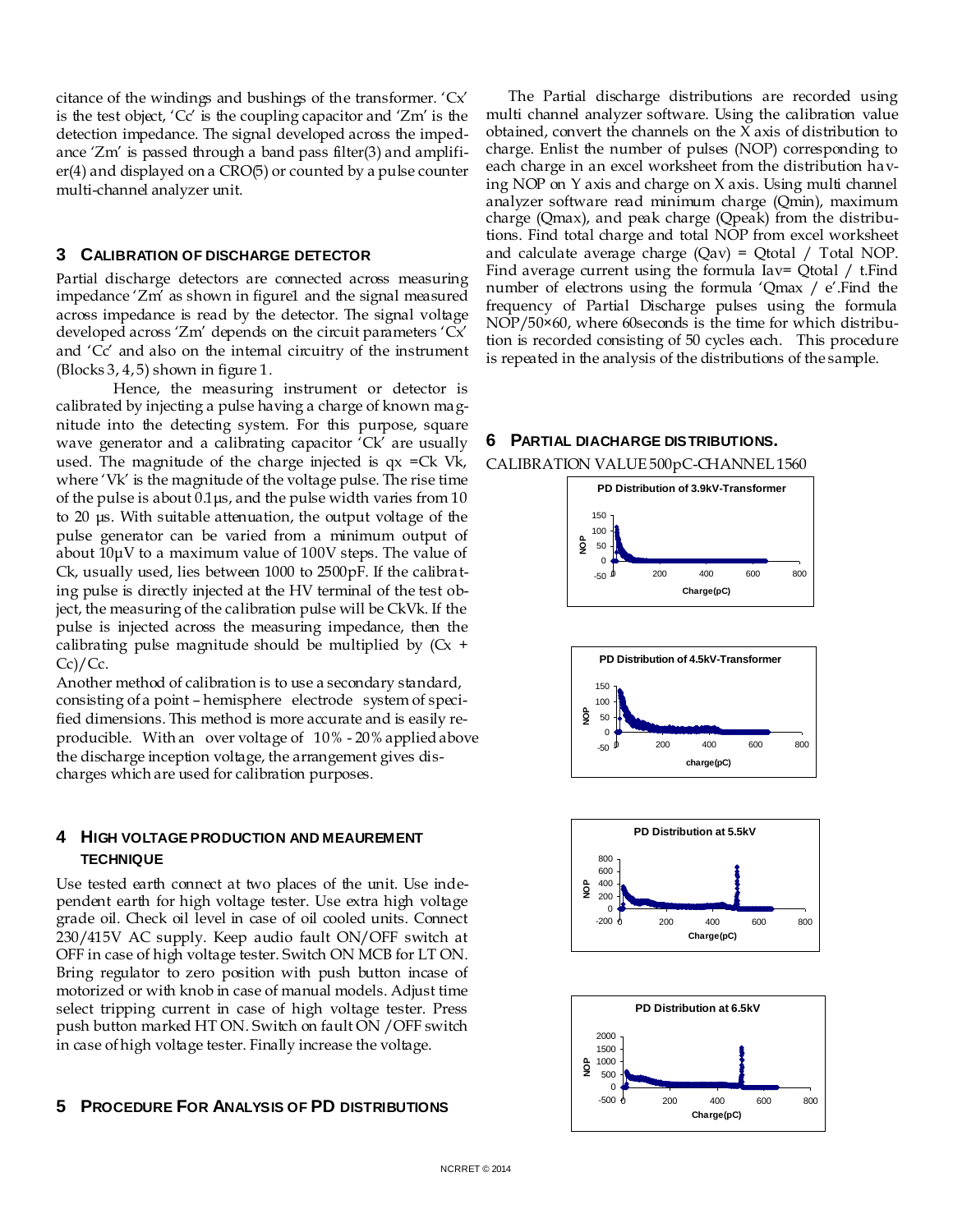

# **6.1 Electrical quantities obtained from the distributions.**

| Voltage | Qmx(pC) | Omin( | Qpeak | Qav(pC) | <b>NOP</b> | Frequency |
|---------|---------|-------|-------|---------|------------|-----------|
| kV      |         | pC)   | (pC)  |         |            | NOP/cycle |
| 39      | 194.9   | 03    | 15.4  | 38.65   | 121.81     | 2.165     |
| 4.5     | 449.4   | 03    | 17.7  | 124.92  | 2808       | 8271      |
| 55      | 5093    | 03    | 506.4 | 195.34  | 318.31     | 36.613    |
| 65      | 5093    | 03    | 506.7 | 200.76  | 318.31     | 86.96     |
| 7       | 508     | 03    | 5058  | 193.37  | 3175       | 113568    |

# **6.2GRAPHICAL ANALYSIS OF THE QUANTITIES OBTAINED AND OBSERVATIONS.**



 *Author Jasmin James is currently working as assistant professor inelectrical engineering department at G H Patel College Of Engineering And Technology, VVNagar, Gujarat. E-mail: jasminjames@gcet.ac.in*

————————————————

 *Co-Author Archana Nanoty is currently working as professorelectrical engineeringdepartment and principal at Dr Jivraj Mehta Institute of Technology, Mogar. E-mail: archanananoty@yahoo.com*



#### **6.3 Observations.**

1) The striking point in the analysis of distribution of isolation transformer is the shifting of peaks as the voltage applied is increased.

2) There is a tremendous increase in number of pulses as the voltage applied is increased.

3)Even though the maximum charge and peak charge started increasing so much initially as the applied voltage is increased, in the later stages it came to almost constant though the applied voltage is increased.

 Here all the parameters analyzed have increasing graph with respect to applied voltage.

# **7 CONCLUSIONS AND FUTURE SCOPE.**

# **7.1 Conclusions**

1) The main feature in the distribution of isolation transformer is that all parameters analyzed are having increasing graph with respect to applied voltage.

2) Shifting of peak charges are increased in number of pulses was also observed with increase in applied voltage . It is concluded that the sudden change in charge and NOP is due to change in breakdown channel or tree structure created within the non transparent insulation, which is not going to invoke a breakdown immediately, but may lead to further tree growth and hence a breakdown.